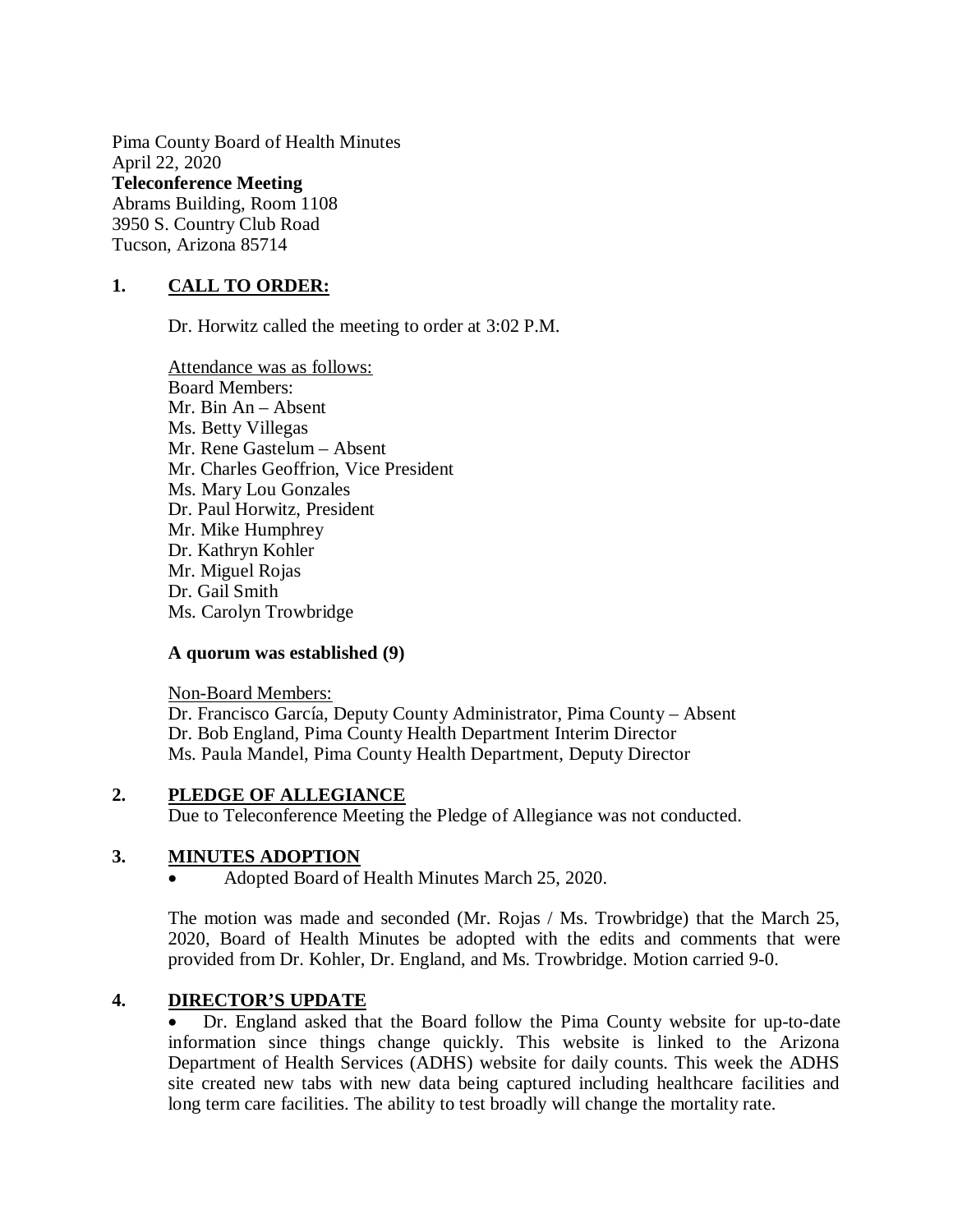There is a study out of New York City done on an obstetrics clinic that showed 88% of individuals tested positive for Covid-19 were asymptomatic. There are two seroprevalence studies out of California with estimated rates of actual infection more than 50 times the number of reported cases. If correct, this drops the mortality rate down to 0.1-0.2 per cent which is in the neighborhood of the flu. If Pima County's rate of infection is 50 times the reported cases, this community would have 50,000 positive cases or 5% of the population. During a typical flu season approximately 10 per cent acquired the flu and approximately 200 people died meaning Covid-19 is a little more lethal than the flu. This information will be important as we work on strategies to reopen.

There are outbreaks in Long Term Care (LTC) facilities and other vulnerable people. This population received some of the testing supplies first because this population will fuel the hospitalizations. When an outbreak is identified screening is essential to keep Covid-19 from spreading. These facilities have increased the fatality rates. In a facility where many healthcare workers and residents are infected at the same time significant deaths will occur. Those that recovered returned to work.

Mr. Geoffrion inquired if there is data that provides the cause of death postmortem. Dr. England shared that there are cases in LTC and hospital facilities where tests have come back positive for Covid-19 postmortem.

Dr. Smith inquired if someone dies from causes unknown from a LTC facility, are they automatically tested for Covid-19. Dr. England responded, no and that this decision is not the Health Department's call. Death certificates are signed by the treating physician. If there was a known condition or if the physician suspected illness then it becomes the Medical Examiners decision to perform testing. However the testing supplies are an issue and testing postmortem may not be available at this time. Dr. England stated that if there were enough tests he would test more people for a baseline of how many people might be infected. This is a strategy that has been recommended however there aren't enough tests.

Dr. England shared that current test kits are being purchased from TGen and other vendors. The supply of the test swabs and other materials to collect the samples are not adequately available. There are adequate labs performing the test results throughout the country. Another issues include some tests kits can only be sent to certain labs for results. The tests swabs must be sterile, able to absorb adequately, and comes in a tube with their own transport media. The results can only be performed using certain laboratories and causes additional delays. All the Polymerase Chain Reaction (PCR) testing results in approximately 30 per cent false/negative which may have to do with the sampling.

Mr. Rojas inquired who is responsible for paying for the Covid-19 tests. Dr. England shared that insured patients do not pay by federal rule. For uninsured patients, Pima County entered into a contract with TGen so community health centers could have a supply of tests. The county is paying this cost.

Dr. Kohler inquired why there is a shortage of plastic swabs and other supplies. Dr. England shared that he did not give the supply chain much thought however there is a nationwide search for these supplies which has created a bottleneck. Basically in the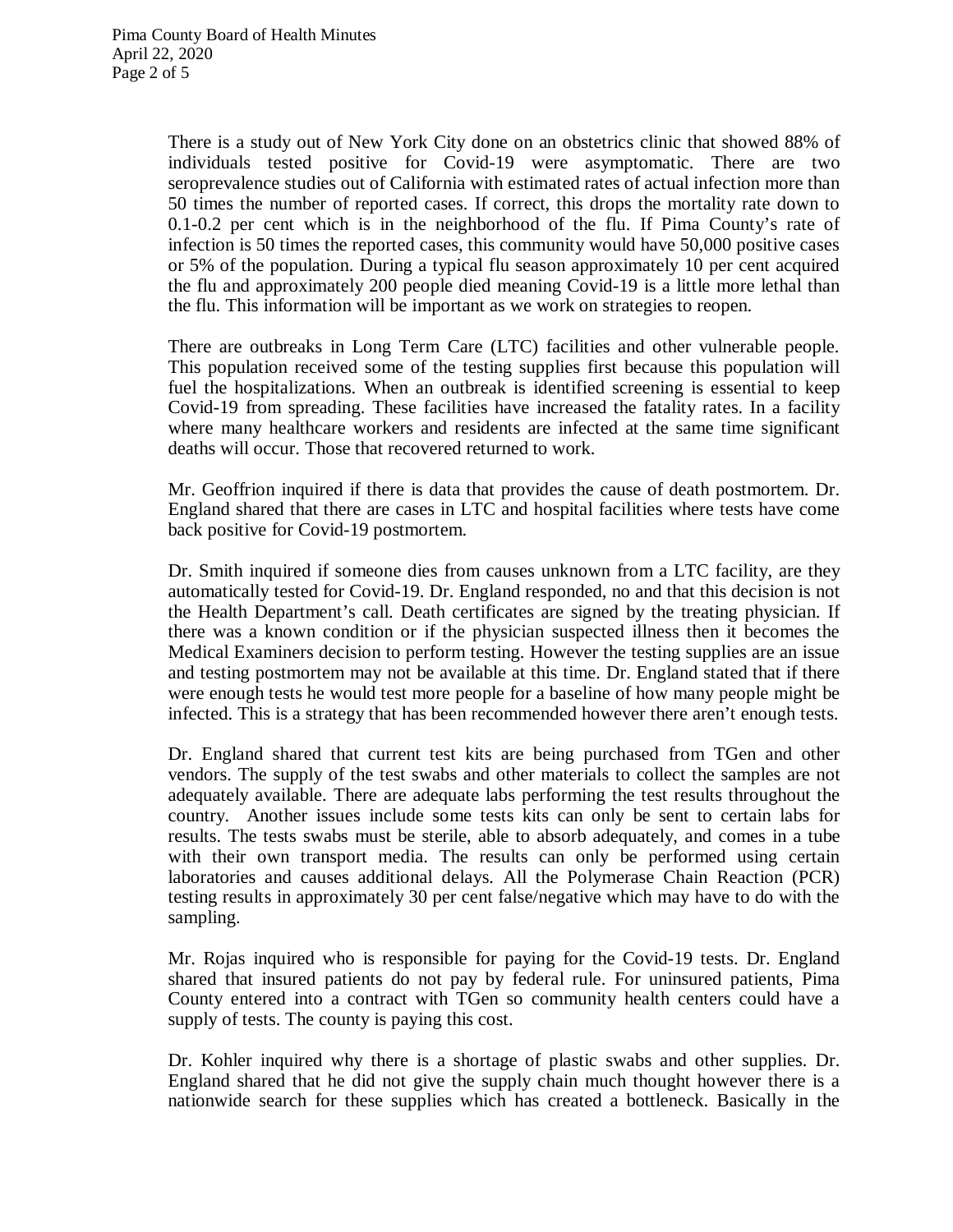name of maximizing profits, hospitals and other facilities created a decreased capacity of equipment because no one wants to pay for the upkeep and maintenance. Our current system is not designed to react to a pandemic.

Ms. Trowbridge inquired if the Labcorp home tests will have testing difficulty. Dr. England does not have the details of the Labcorp tests but does imagine there will be sensitivity issues due to different samples collected.

Dr. Kohler inquired if Pima County is conducting contact tracing. Dr. England shared that in order to establish reopening strategies three things need to occur:

- 1) Have adequate testing so that any provider can test a patient
- 2) The epidemiology of the virus must be on the downside of numbers so that a resurgence can be handled. The healthcare system must have beds, equipment, protective equipment, and staff
- 3) The public health system must be prepared with the ability to conduct contact tracing.

If Pima County had adequate testing and knew who was infected then aggressive contact testing could have been performed from the start. Moving forward when the numbers are low enough, county staff will be assigned to conduct this testing.

Mr. Rojas stated that zip code 85711 has many positive Covid-19 cases. Is there a problem with minorities acquiring Covid-19 more easily like there is in New York and Chicago? Dr. England shared that zip code data reflects who was able to get testing and at what facility within the zip code. However, there is a disproportionate effect of communities of color because this disease is worse for people with underlying health conditions. Additionally there are disparities in chronic disease among varying racial, ethnic groups and these individuals will suffer more. Social determinates have an impact in a community and we are realizing it.

Ms. Gonzalez stated that the Navaho Nation has a very high case count. Dr. England said the tribal communities have a lot of cases because parts of these communities do not have running water and are very poor.

Dr. England shared that the University of Arizona (UofA) has developed an antibody test with an ambitious program that can test 4,500 people a week beginning next week. The UofA plans on increasing this to 8,000 a day. The benefit is that these tests are designed to tell who has been infected in the past. This will help identify where we are in the epidemic curve. The problem is that no one knows how good these tests are and may provide a person a false sense of relief. The results may provide positive results of other viruses and may require additional antibody tests to ensure a positive or negative result.

Mr. Rojas inquired if titers will be performed on the antibody tests. Dr. England stated that some will and some will not. The tests are only measuring total antibody at this time. We are contracting with other labs that measure IgG and IgM.

Mr. Geoffrion inquired if enough is being done to educate the public. Dr. England shared that the answer to this question is debatable. The cloth mask is recommended by the CDC but there is no evidence that this actually prevents spread however this mitigation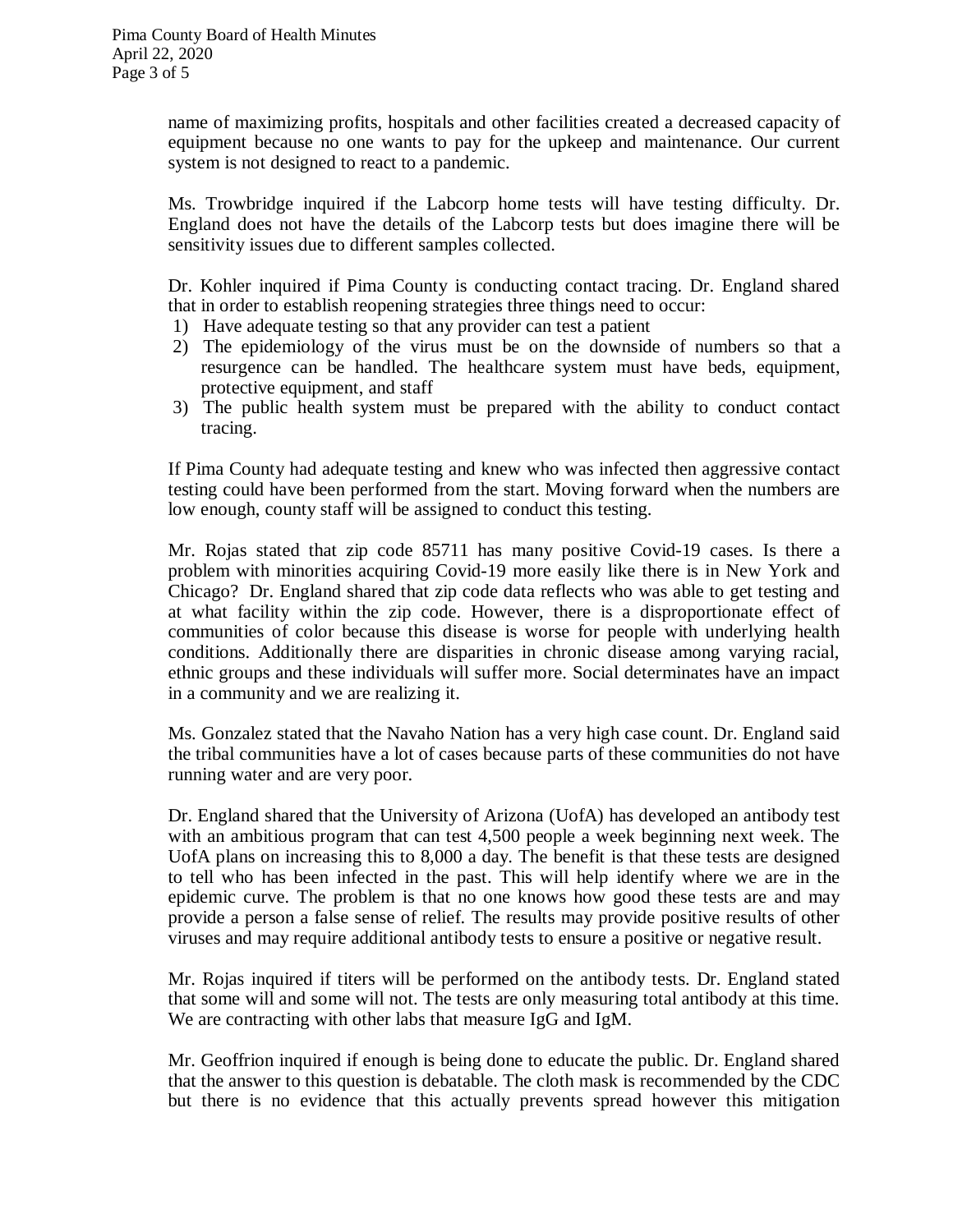provides for good optics. The only way to have herd immunity is with a long outbreak curve. The longer mitigation lasts, the more time researchers have to create a vaccine.

Mr. Humphrey inquired if recommendations are being sent to the Governor's office to open the restaurants. Dr. England said that a date cannot be made. Keep in mind that elected officials made decisions without input with the county public health officials. Some jurisdictions may remove mitigations in the same hurried fashion as was done to close down the economy. Dr. England stated that reopening on May 1, 2020 does not make sense. Dr. England also suggested that the phases being proposed to reopen be arranged so that schools reopen before other businesses as children do not acquire the virus as easily as adults.

Supervisor Villegas shared that at the recent City of Tucson (COT) Council meeting it was discussed that the COT was communicating with the County Health Department (HD) however Supervisor Villegas had the impression that the COT was not very informed. Supervisor Villegas inquired if the HD has a relationship with the COT. Does the COT request information for the HD or are they going directly to the state? Dr. England stated that most communication between the COT and the County occurs at the county administration level. The HD informs county administration who then informs the COT which Dr. England is not part of. Supervisor Villegas stated that these two jurisdictions seem to be disconnected and would like to have better communication as Pima County is an urban community. Dr. England shared that Vice Mayor Cunningham did reach out to him for information and would like to be a part of discussions moving forward. Dr. England has requested to be a part of the discussions early on with the COT however it has not happened. The HD has communicated with other County departments. Dr. England appreciates that the County Administration does have communications with the COT and perhaps that is more appropriate as Dr. Garcia was the HD director in previous years.

Mr. Rojas inquired if there are city staff located at the Incident Command Center. Dr. England said there are COT staff working at the Emergency Operations Center (EOC) and there is a city liaison.

Ms. Trowbridge inquired if the Board can request the COT Council or Mayor have increased communication. Dr. Horwitz responded that the Board can request this to the Board of Supervisors who can then send a written request to the COT. Mr. Rojas suggested that communication also include Sahuarita, Oro Valley, Marana, and South Tucson.

The motion was made and seconded (Mr. Rojas / Dr. Kohler) that Supervisor Villegas request that Chairman Valadez send an official request to the jurisdictions for more communication between the County, COT, Sahuarita, Oro Valley, Marana, and South Tucson during the Covid-19 pandemic and to create a mechanism ensuring a unified voice within Pima County. Motion carried 9-0.

Mr. Geoffrion inquired if Dr. England is optimistic that the key decision makers/hospital administrators will look at the possibility of a second wave of Covid-19 in the fall. Dr. England stated that key decision makers/hospital administrators are preparing for this